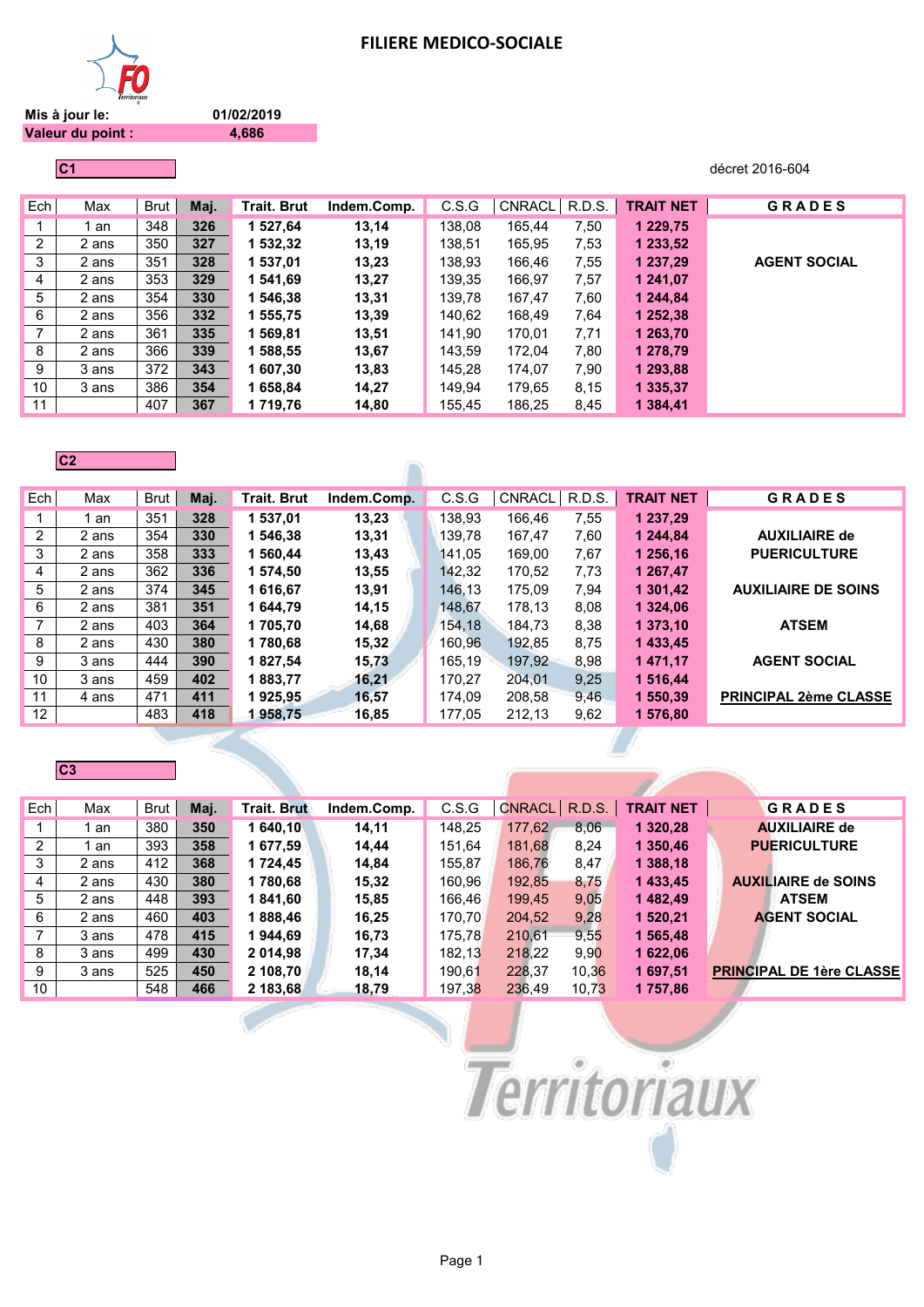| Mis à jour le:           | 01/02/2019 |
|--------------------------|------------|
| <b>Valeur du point :</b> | 4,686      |
| <b>CATEGORIE B</b>       |            |

#### **CADRE D'EMPLOIS DES INFIRMIERS TERRITORIAUX** décret 2012-1422

| Ech            | Maxi  | Brut | Maj. | <b>Trait. Brut</b> | Indem.Comp. | C.S.G  | CNRACL        | R.D.S. | <b>TRAIT NET</b> | <b>GRADE</b>                 |
|----------------|-------|------|------|--------------------|-------------|--------|---------------|--------|------------------|------------------------------|
|                | 2 ans | 389  | 356  | 1 668,22           | 14,35       | 150,79 | 180,67        | 8,20   | 1 342,92         |                              |
| $\overline{2}$ | 3 ans | 418  | 371  | 1738,51            | 14,96       | 157.14 | 188,28        | 8,54   | 1 399,50         |                              |
| 3              | 3 ans | 442  | 389  | 1822,85            | 15,69       | 164.77 | 197.42        | 8,95   | 1467,40          | <b>INFIRMIER TERRITORIAL</b> |
| 4              | 4 ans | 468  | 409  | 1916,57            | 16,49       | 173,24 | 207,56        | 9,42   | 1 542,85         | <b>DE CLASSE NORMALE</b>     |
| 5              | 4 ans | 498  | 429  | 2 010.29           | 17,30       | 181.71 | 217.71        | 9,88   | 1 618,29         | Cadre d'emplois en voie      |
| 6              | 4 ans | 543  | 462  | 2 164,93           | 18,63       | 195,69 | 234,46        | 10,64  | 1742,78          | d'extinction                 |
| $\overline{7}$ | 4 ans | 587  | 495  | 2 3 1 9 , 5 7      | 19,96       | 209,67 | 251,21        | 11,39  | 1867,26          |                              |
| 8              |       | 638  | 534  | 2 502,32           | 21,53       | 226,19 | 271,00        | 12,29  | 2 014,38         |                              |
|                |       |      |      |                    |             |        |               |        |                  |                              |
| Ech            | Maxi  | Brut | Maj. | <b>Trait. Brut</b> | Indem.Comp. | C.S.G  | <b>CNRACL</b> | R.D.S. | <b>TRAIT NET</b> | <b>GRADE</b>                 |
|                | 1 an  | 518  | 445  | 2 085,27           | 17,94       | 188,49 | 225,83        | 10,24  | 1 678,65         |                              |
| 2              | 2 ans | 542  | 461  | 2 160,25           | 18,59       | 195.26 | 233,95        | 10,61  | 1739,00          |                              |
| 3              | 3 ans | 574  | 485  | 2 272,71           | 19,56       | 205,43 | 246,13        | 11,16  | 1829,54          | <b>INFIRMIER TERRITORIAL</b> |
| 4              | 3 ans | 607  | 510  | 2 3 8 9 . 8 6      | 20,56       | 216,02 | 258,82        | 11,74  | 1923.84          | <b>DE CLASSE SUPERIEURE</b>  |
| 5              | 4 ans | 638  | 534  | 2 502,32           | 21,53       | 226,19 | 271,00        | 12,29  | 2 014,38         | Cadre d'emplois en voie      |
| 6              | 4 ans | 665  | 555  | 2 600,73           | 22,38       | 235,08 | 281,66        | 12,78  | 2 093,59         | d'extinction                 |
| $\overline{7}$ | 4 ans | 684  | 569  | 2 666,33           | 22,94       | 241,01 | 288,76        | 13,10  | 2 146,40         |                              |
| 8              |       | 707  | 687  | 3 219,28           | 27,70       | 290,99 | 348,65        | 15,81  | 2 591,53         |                              |

**CATEGORIE A**

**CADRE D'EMPLOIS DES INFIRMIERS TERRITORIAUX EN SOINS GENERAUX décret** 2012-1421

| Ech | Maxi  | <b>Brut</b> | Maj. | <b>Trait. Brut</b> | Indem.Comp. | C.S.G  | CNRACL R.D.S. |       | <b>TRAIT NET</b> | <b>GRADE</b>              |
|-----|-------|-------------|------|--------------------|-------------|--------|---------------|-------|------------------|---------------------------|
|     | 2 ans | 441         | 388  | 1818,17            | 15.64       | 164,34 | 196,91        | 8,93  | 1463,63          |                           |
| 2   | 3 ans | 453         | 397  | 1860.34            | 16,01       | 168,16 | 201.48        | 9,14  | 1497,58          |                           |
| 3   | 3 ans | 480         | 416  | 1949.38            | 16,77       | 176.20 | 211.12        | 9,58  | 1 569.25         | <b>INFIRMIER EN SOINS</b> |
| 4   | 3 ans | 508         | 437  | 2 047.78           | 17,62       | 185.10 | 221,77        | 10.06 | 1648,47          | <b>GENERAUX</b>           |
| 5   | 3 ans | 548         | 466  | 2 183,68           | 18,79       | 197,38 | 236.49        | 10.73 | 1757,86          |                           |
| 6   | 3 ans | 590         | 498  | 2 333.63           | 20,08       | 210.94 | 252.73        | 11.46 | 1878,58          | DE CLASSE NORMALE         |
| 7   | 4 ans | 616         | 517  | 2 422.66           | 20,85       | 218.98 | 262,37        | 11.90 | 1950,25          |                           |
| 8   |       | 637         | 533  | 2 497.64           | 21,49       | 225.76 | 270.49        | 12.27 | 2010.60          |                           |

| Ech            | Maxi  | Brut | Maj. | <b>Trait. Brut</b> | Indem.Comp. | C.S.G  | CNRACL | R.D.S. | <b>TRAIT NET</b> |                                                        |
|----------------|-------|------|------|--------------------|-------------|--------|--------|--------|------------------|--------------------------------------------------------|
|                | 2 ans | 441  | 388  | 1818,17            | 15,64       | 164,34 | 196,91 | 8,93   | 1463,63          |                                                        |
| 2              | 3 ans | 453  | 397  | 1860,34            | 16,01       | 168,16 | 201,48 | 9,14   | 1 497,58         | <b>Echelons provisoires</b><br>de la classe supérieure |
| 3              | 3 ans | 480  | 416  | 1949,38            | 16,77       | 176,20 | 211,12 | 9,58   | 1 569,25         |                                                        |
|                |       |      |      |                    |             |        |        |        |                  |                                                        |
| 1              | 3 ans | 508  | 437  | 2 047,78           | 17,62       | 185,10 | 221,77 | 10,06  | 1 648,47         |                                                        |
| $\overline{2}$ | 3 ans | 553  | 469  | 2 197,73           | 18,91       | 198,65 | 238,01 | 10,80  | 1769,18          | <b>INFIRMIER EN SOINS</b>                              |
| 3              | 3 ans | 593  | 500  | 2 343,00           | 20,16       | 211,78 | 253,75 | 11,51  | 1886,12          | <b>GENERAUX</b>                                        |
| 4              | 4 ans | 621  | 521  | 2441,41            | 21,01       | 220,68 | 264,40 | 11,99  | 1965,34          |                                                        |
| 5              | 4 ans | 648  | 541  | 2 535,13           | 21,81       | 229,15 | 274,55 | 12,45  | 2 040,78         | <b>DE CLASSE SUPERIEURE</b>                            |
| 6              | 4 ans | 679  | 565  | 2 647,59           | 22,78       | 239,32 | 286,73 | 13,01  | 2 131,32         |                                                        |
| $\overline{7}$ |       | 713  | 591  | 2 769,43           | 23,83       | 250,33 | 299,93 | 13,60  | 2 2 2 9 , 3 9    |                                                        |
|                |       |      |      |                    |             |        |        |        |                  |                                                        |
|                |       |      |      |                    |             |        |        |        | w                |                                                        |
| Ech            | Maxi  | Brut | Maj. | <b>Trait. Brut</b> | Indem.Comp. | C.S.G  | CNRACL | R.D.S. | <b>TRAIT NET</b> | <b>GRADE</b>                                           |
| 1              | 2 ans | 480  | 416  | 1949,38            | 16,77       | 176,20 | 211,12 | 9,58   | 1 569,25         |                                                        |
| 2              | 2 ans | 501  | 435  | 2 038,41           | 17,54       | 184,25 | 220,76 | 10,01  | 1 640,92         |                                                        |
| 3              | 2 ans | 528  | 452  | 2 118,07           | 18,23       | 191,45 | 229,39 | 10,41  | 1705,05          |                                                        |
| 4              | 2 ans | 557  | 472  | 2 2 1 1 , 7 9      | 19,03       | 199,92 | 239,54 | 10,87  | 1780,50          | <b>INFIRMIER EN SOINS</b>                              |
| 5              | 3 ans | 587  | 495  | 2 3 1 9 , 5 7      | 19,96       | 209,67 | 251,21 | 11,39  | 1867,26          | <b>GENERAUX</b>                                        |
| 6              | 3a 6m | 618  | 518  | 2 4 2 7 , 3 5      | 20,89       | 219,41 | 262,88 | 11,92  | 1954,02          |                                                        |
| $\overline{7}$ | 4 ans | 649  | 542  | 2 539,81           | 21,85       | 229,57 | 275,06 | 12,48  | 2 044,55         | <b>HORS CLASSE</b>                                     |
| 8              | 4 ans | 679  | 565  | 2 647,59           | 22,78       | 239,32 | 286,73 | 13,01  | 2 131,32         |                                                        |
| 9              | 4 ans | 714  | 592  | 2 774,11           | 23,87       | 250,75 | 300,44 | 13,63  | 2 2 3 3 , 1 7    |                                                        |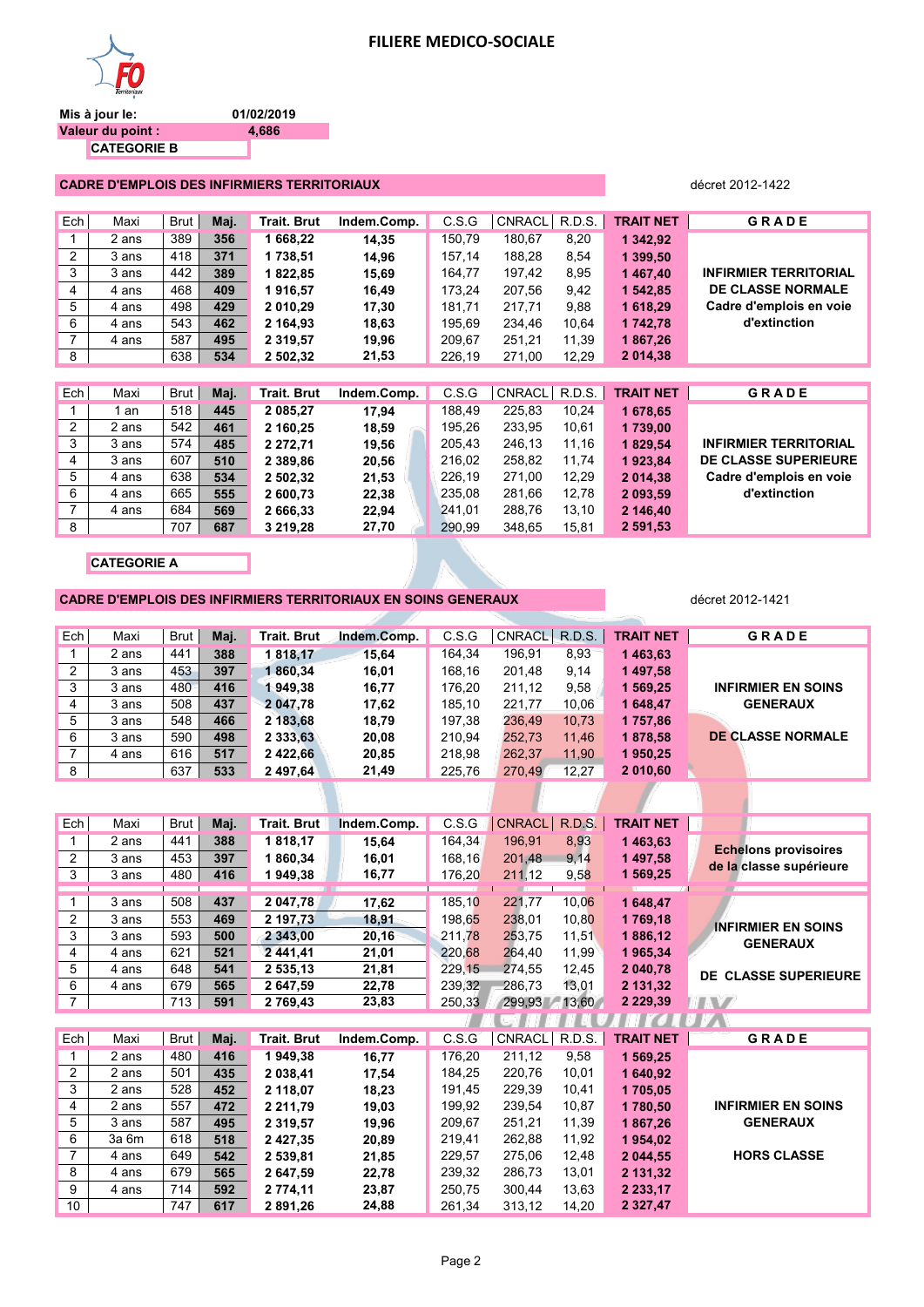

| Mis à jour le:     | 01/02/2019 |
|--------------------|------------|
| Valeur du point :  | 4.686      |
| <b>CATEGORIE A</b> |            |

**CADRE D'EMPLOIS DES PUERICULTRICES TERRITORIALES (depuis 2014)** décret 2014-925

| Ech | Maxi  | Brut I | Maj. | <b>Trait, Brut</b> | Indem.Comp. | C.S.G  | CNRACL R.D.S. |       | <b>TRAIT NET</b> | <b>GRADE</b>          |
|-----|-------|--------|------|--------------------|-------------|--------|---------------|-------|------------------|-----------------------|
|     | 2 ans | 480    | 416  | 1949.38            | 16.77       | 176.20 | 211.12        | 9.58  | 569.25           |                       |
| 2   | 2 ans | 501    | 432  | 2 0 2 4 . 3 5      | 17.42       | 182.98 | 219.24        | 9.94  | 1629.61          |                       |
| 3   | 2 ans | 528    | 452  | 2 118,07           | 18.23       | 191.45 | 229.39        | 10.41 | 1705.05          | <b>PUERICULTRICE</b>  |
| 4   | 2 ans | 557    | 472  | 2 2 1 1 . 7 9      | 19.03       | 199.92 | 239.54        | 10.87 | 1780.50          |                       |
| 5   | 3 ans | 577    | 487  | 2 2 8 2 . 0 8      | 19.64       | 206.28 | 247.15        | 11.21 | 1837,08          | <b>CLASSE NORMALE</b> |
| 6   | 3a 6m | 605    | 509  | 2 3 8 5 . 1 7      | 20,52       | 215.60 | 258,31        | 11.72 | 1920,07          |                       |
|     | 4 ans | 637    | 533  | 2 497,64           | 21,49       | 225.76 | 270.49        | 12.27 | 2 010.60         |                       |
| 8   |       | 665    | 555  | 2 600,73           | 22,38       | 235.08 | 281,66        | 12.78 | 2 093,59         |                       |

| <b>PUERICULTRICE DE CLASSE SUPERIEURE</b> |                  |        |               |        |             |                    |      |      |       |                |
|-------------------------------------------|------------------|--------|---------------|--------|-------------|--------------------|------|------|-------|----------------|
|                                           | <b>TRAIT NET</b> | R.D.S. | <b>CNRACL</b> | C.S.G  | Indem.Comp. | <b>Trait. Brut</b> | Maj. | Brut | Maxi  | Ech            |
| <b>Echelons provisoires</b>               | 1 569.25         | 9.58   | 211.12        | 176.20 | 16.77       | 1949.38            | 416  | 480  | 2 ans |                |
| avant le 1er échelon de la                | 1629.61          | 9.94   | 219.24        | 182.98 | 17.42       | 2 0 24.35          | 432  | 501  | 2 ans | $\overline{2}$ |
| classe supérieure                         | 1705,05          | 10.41  | 229.39        | 191.45 | 18,23       | 2 118,07           | 452  | 528  | 2 ans | $\overline{4}$ |
|                                           |                  |        |               |        |             |                    |      |      |       |                |
|                                           | 1780.50          | 10.87  | 239,54        | 199.92 | 19.03       | 2 2 1 1 . 7 9      | 472  | 557  | 2 ans |                |
|                                           | 1867.26          | 11.39  | 251.21        | 209.67 | 19.96       | 2 3 1 9 . 5 7      | 495  | 587  | 3 ans | 2              |
| <b>PUERICULTRICE</b>                      | 1954.02          | 11.92  | 262.88        | 219.41 | 20,89       | 2427.35            | 518  | 618  | 3a 6m | 3              |
|                                           | 2 044,55         | 12.48  | 275,06        | 229,57 | 21,85       | 2 539.81           | 542  | 649  | 4 ans | 4              |
| <b>CLASSE SUPERIEURE</b>                  | 2 131,32         | 13.01  | 286.73        | 239.32 | 22,78       | 2 647.59           | 565  | 679  | 4 ans | 5              |
|                                           | 2 2 3 3 , 1 7    | 13.63  | 300.44        | 250.75 | 23,87       | 2 774.11           | 592  | 714  | 4 ans | 6              |
|                                           | 2 3 2 7 . 4 7    | 14.20  | 313.12        | 261.34 | 24,88       | 2891.26            | 617  | 747  |       | $\overline{ }$ |

| Ech             | Maxi  | <b>Brut</b> | Maj. | Trait. Brut   | Indem.Comp. | C.S.G  |        |       | CNRACL R.D.S. TRAIT NET | <b>GRADE</b>         |
|-----------------|-------|-------------|------|---------------|-------------|--------|--------|-------|-------------------------|----------------------|
|                 | 2 ans | 502         | 433  | 2 029.04      | 17.46       | 183.40 | 219.74 | 9.97  | 1633,38                 |                      |
| $\overline{2}$  | 2 ans | 528         | 452  | 2 118.07      | 18,23       | 191.45 | 229.39 | 10.41 | 1705.05                 |                      |
| 3               | 2 ans | 558         | 473  | 2 2 1 6 . 4 8 | 19.07       | 200.35 | 240.04 | 10.89 | 1784.27                 |                      |
| 4               | 2 ans | 591         | 498  | 2 333,63      | 20,08       | 210.94 | 252,73 | 11.46 | 1878,58                 | <b>PUERICULTRICE</b> |
| 5               | 2 ans | 622         | 522  | 2 446.09      | 21,05       | 221.10 | 264.91 | 12.02 | 1969.11                 |                      |
| 6               | 3a 6m | 655         | 546  | 2 558.56      | 22,02       | 231,27 | 277,09 | 12.57 | 2 059,64                | <b>HORS CLASSE</b>   |
| 7               | 4 ans | 690         | 573  | 2 685.08      | 23,10       | 242.70 | 290.79 | 13.19 | 2 161.49                |                      |
| 8               | 4 ans | 723         | 598  | 2 802,23      | 24.11       | 253.29 | 303.48 | 13.77 | 2 2 5 5 .80             |                      |
| 9               | 4 ans | 752         | 621  | 2910.01       | 25,04       | 263,04 | 315,15 | 14.30 | 2 342,56                |                      |
| 10 <sup>1</sup> |       | 790         | 650  | 3 045.90      | 26.21       | 275.32 | 329.87 | 14.96 | 2 451.96                |                      |

CADRE D'EMPLOIS DES PUERICULTRICES TERRITORIALES (en voie d'extinction) décret 92-860

| Ech | Maxi  | Brut | Maj. | Trait. Brut   | Indem.Comp. | C.S.G  | <b>CNRACL</b> | <b>R.D.S.</b> | <b>TRAIT NET</b> | <b>GRADE</b>           |
|-----|-------|------|------|---------------|-------------|--------|---------------|---------------|------------------|------------------------|
|     | 1 an  | 385  | 353  | 654.16        | 14.23       | 149.52 | 179.15        | 8.13          | 1 331.60         |                        |
| 2   | 2 ans | 428  | 379  | 1775.99       | 15,28       | 160.53 | 192.34        | 8.72          | 1429.68          |                        |
| 3   | 3 ans | 454  | 398  | 1865.03       | 16,05       | 168.58 | 201.98        | 9.16          | 1 501,35         | (en voie d'extinction) |
| 4   | 3 ans | 490  | 423  | 1982.18       | 17.06       | 179.17 | 214.67        | 9.74          | 1 595,66         | <b>PUERICULTRICE</b>   |
| 5   | 4 ans | 514  | 442  | 2 071.21      | 17,82       | 187.22 | 224.31        | 10.17         | 1 667,33         | <b>Classe normale</b>  |
| 6   | 4 ans | 552  | 469  | 2 197.73      | 18,91       | 198.65 | 238.01        | 10.80         | 1769.18          |                        |
|     | 4 ans | 592  | 499  | 2 3 3 8 . 3 1 | 20,12       | 211.36 | 253.24        | 11.49         | 1882.35          |                        |
| 8   |       | 626  | 525  | 2 460,15      | 21,17       | 222.37 | 266,43        | 12,09         | 1980.43          |                        |
|     |       |      |      |               |             |        |               |               |                  |                        |

| Ech | Maxi  | Brut I | Mai. | <b>Trait, Brut</b> | Indem.Comp. | C.S.G  | <b>CNRACL</b> |       | R.D.S. <b>TRAIT NET</b> | <b>GRADE</b>             |
|-----|-------|--------|------|--------------------|-------------|--------|---------------|-------|-------------------------|--------------------------|
|     | 2 ans | 502    | 433  | 2 029.04           | 17.46       | 183.40 | 219.74        | 9.97  | 633.38                  |                          |
| 2   | 2 ans | 550    | 467  | 2 188.36           | 18,83       | 197.81 | 237.00        | 10.75 | 1761.64                 |                          |
| 3   | 2 ans | 577    | 487  | 2 282.08           | 19.64       | 206.28 | 247.15        | 11.21 | 1837.08                 | (en voie d'extinction)   |
| 4   | 3 ans | 608    | 511  | 2 3 9 4 . 5 5      | 20.60       | 216.44 | 259.33        | 11.76 | 1927.61                 | <b>PUERICULTRICE</b>     |
| 5   | 3 ans | 634    | 531  | 2 488.27           | 21,41       | 224.91 | 269.48        | 12.22 | 2 003.06                | <b>Classe supérieure</b> |
| 6   | 3a 6m | 661    | 552  | 2 586.67           | 22.26       | 233.81 | 280.14        | 12.71 | 2 082.28                |                          |
|     |       | 702    | 583  | 2 731.94           | 23,51       | 246.94 | 295.87        | 13.42 | 2 199.22                |                          |

CADRE D'EMPLOIS DES PUERICULTRICE CADRES TERRITORIAUX DE SANTE **décret 92-858** 

| Ech | Maxi  | Brut        | Maj. | Trait. Brut        | Indem.Comp. | C.S.G  | <b>CNRACL</b> | R.D.S. | <b>TRAIT NET</b> | <b>GRADE</b>              |
|-----|-------|-------------|------|--------------------|-------------|--------|---------------|--------|------------------|---------------------------|
|     | 1 an  | 446         | 392  | 1836,91            | 15,81       | 166.04 | 198.94        | 9.02   | 1478.72          |                           |
| 2   | 2 ans | 498         | 429  | 2 010.29           | 17,30       | 181.71 | 217.71        | 9.88   | 1618.29          |                           |
| 3   | 2 ans | 541         | 460  | 2 155.56           | 18,55       | 194.84 | 233.45        | 10.59  | 1735.23          | <b>PUERICULTRICE</b>      |
| 4   | 3 ans | 577         | 487  | 2 282.08           | 19.64       | 206.28 | 247.15        | 11.21  | 1837.08          | <b>CADRE DE SANTE</b>     |
| 5   | 3 ans | 610         | 512  | 2 399,23           | 20,64       | 216,87 | 259.84        | 11,79  | 1931,39          | (en voie d'extinction)    |
| 6   | 4 ans | 648         | 541  | 2 535.13           | 21,81       | 229.15 | 274.55        | 12,45  | 2 040.78         |                           |
|     | 4 ans | 686         | 570  | 2671,02            | 22,98       | 241.43 | 289.27        | 13.12  | 2 150.18         |                           |
| 8   |       | 757         | 624  | 2924,06            | 25,16       | 264,31 | 316,68        | 14,36  | 2 3 5 3 , 8 8    |                           |
|     |       |             |      |                    |             |        |               |        |                  |                           |
| Ech | Maxi  | <b>Brut</b> | Maj. | <b>Trait. Brut</b> | Indem.Comp. | C.S.G  | <b>CNRACL</b> | R.D.S. | <b>TRAIT NET</b> | <b>GRADE</b>              |
|     | 2 ans | 642         | 537  | 2 516,38           | 21,65       | 227.46 | 272.52        | 12,36  | 2 0 2 5 , 6 9    | <b>PUERICULTRICE</b>      |
| 2   | 3 ans | 669         | 558  | 2614.79            | 22,50       | 236.35 | 283.18        | 12.85  | 2 104.91         | <b>CADRE SUPERIEUR DE</b> |
| 3   | 3 ans | 699         | 580  | 2 717.88           | 23,39       | 245.67 | 294.35        | 13.35  | 2 187.90         | <b>SANTE</b>              |
| 4   | 3 ans | 718         | 595  | 2788.17            | 23,99       | 252.02 | 301.96        | 13.70  | 2 244.48         | (en voie d'extinction)    |
| 5   | 3 ans | 772         | 635  | 2975.61            | 25,60       | 268.97 | 322.26        | 14.62  | 2 3 9 5 . 3 7    |                           |
| 6   |       | 797         | 655  | 3 069.33           | 26,41       | 277.44 | 332.41        | 15.08  | 2 470,82         |                           |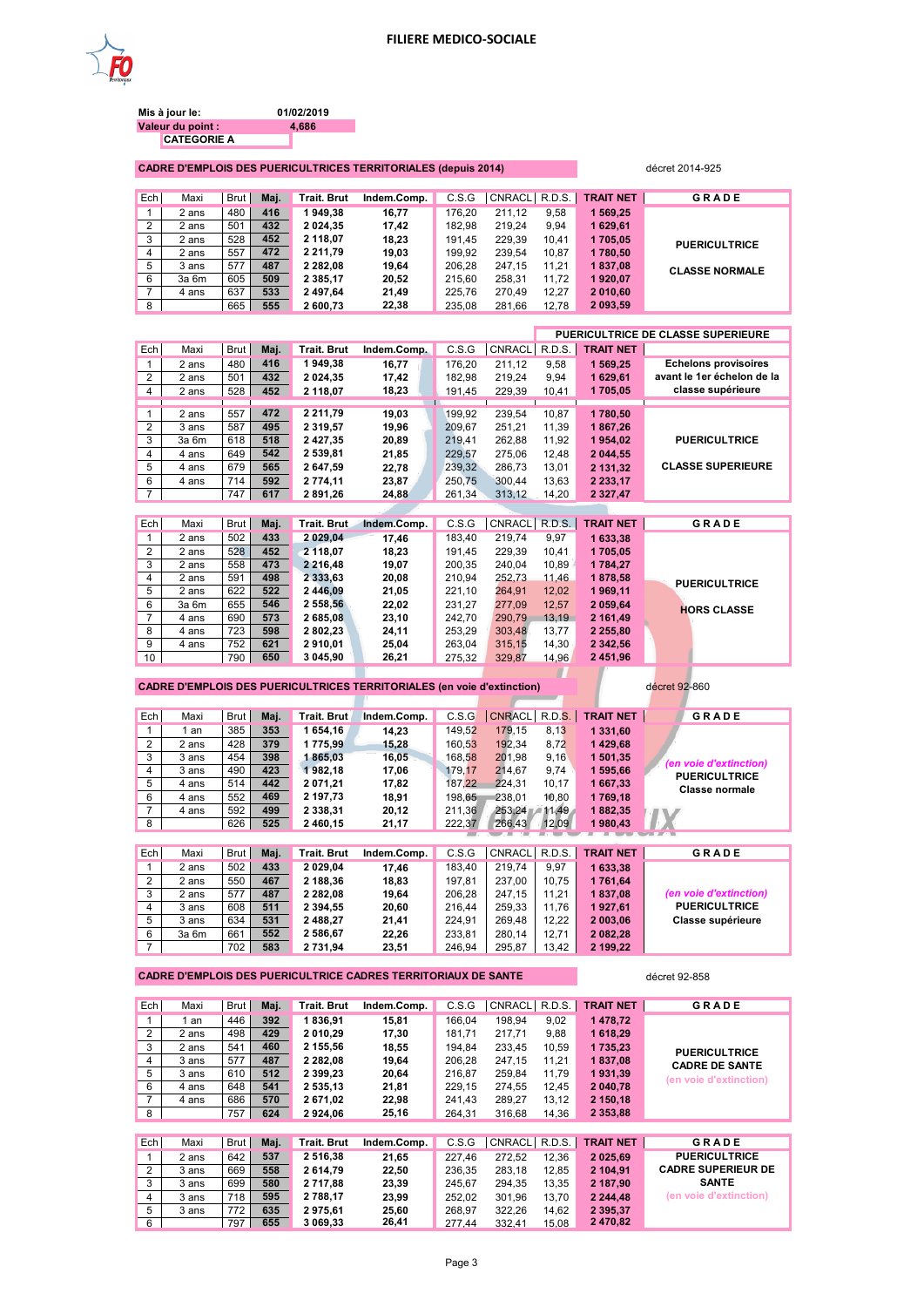

**CATEGORIE A**

**01/02/2019 4,686**

#### **CADRE D'EMPLOIS DES ASSISTANTS SOCIO-EDUCATIFS décret 2013-494** décret 2013-494

| Ech            | Maxi     | <b>Brut</b> | Maj. | <b>Trait. Brut</b> | Indem.Comp. | C.S.G  | <b>CNRACL</b> | R.D.S.        | <b>TRAIT NET</b> | GRADE                        |
|----------------|----------|-------------|------|--------------------|-------------|--------|---------------|---------------|------------------|------------------------------|
| $\mathbf 1$    | 2ans     | 404         | 365  | 1710,39            | 14,72       | 154,60 | 185,24        | 8,40          | 1 376,87         |                              |
| $\overline{2}$ | 2 ans    | 422         | 375  | 1757,25            | 15,12       | 158,84 | 190,31        | 8,63          | 1414,59          |                              |
| 3              | 2 ans    | 438         | 386  | 1808,80            | 15,56       | 163,50 | 195,89        | 8,89          | 1456,08          |                              |
| 4              | 2 ans    | 453         | 397  | 1860,34            | 16,01       | 168,16 | 201,48        | 9,14          | 1 497,58         | <b>ASSISTANT</b>             |
| 5              | 2 ans    | 471         | 411  | 1925,95            | 16,57       | 174,09 | 208,58        | 9,46          | 1 550,39         |                              |
| 6              | 2 ans    | 495         | 427  | 2 000,92           | 17,22       | 180,86 | 216,70        | 9,83          | 1610,75          | <b>SOCIO-EDUCATIF</b>        |
| $\overline{7}$ | 3 ans    | 523         | 448  | 2 099,33           | 18,06       | 189,76 | 227,36        | 10,31         | 1689,96          | 2 <sup>ème</sup> CLASSE      |
| 8              | 3ans     | 554         | 470  | 2 202,42           | 18,95       | 199,08 | 238,52        | 10,82         | 1772,95          |                              |
| 9              | 3 ans    | 581         | 491  | 2 300,83           | 19,80       | 207,97 | 249,18        | 11,30         | 1852,17          |                              |
| 10             | 4ans     | 607         | 510  | 2 389,86           | 20,56       | 216,02 | 258,82        | 11,74         | 1923,84          |                              |
| 11             |          | 642         | 537  | 2 516,38           | 21,65       | 227,46 | 272,52        | 12,36         | 2 025,69         |                              |
|                |          |             |      |                    |             |        |               |               |                  |                              |
| Ech            | Maxi     | <b>Brut</b> | Maj. | <b>Trait. Brut</b> | Indem.Comp. | C.S.G  | CNRACL        | <b>R.D.S.</b> | <b>TRAIT NET</b> | GRADE                        |
| 1              | 1an      | 458         | 401  | 1879,09            | 16,17       | 169,85 | 203,51        | 9,23          | 1 512,67         |                              |
| $\overline{2}$ | 2 ans    | 484         | 419  | 1963,43            | 16,89       | 177,47 | 212,64        | 9,65          | 1 580,57         |                              |
| 3              | 2 ans    | 509         | 438  | 2 052,47           | 17,66       | 185,52 | 222,28        | 10,08         | 1652,24          |                              |
| 4              | 2 ans    | 539         | 458  | 2 146,19           | 18,47       | 193,99 | 232,43        | 10,54         | 1727,69          | <b>ASSISTANT</b>             |
| 5              | 2 ans    | 569         | 481  | 2 2 5 3 , 9 7      | 19,39       | 203,74 | 244,10        | 11,07         | 1814,45          |                              |
| 6              | 2 ans    | 593         | 500  | 2 343,00           | 20,16       | 211,78 | 253,75        | 11,51         | 1886,12          | SOCIO-EDUCATIF               |
| $\overline{7}$ | 2 ans 6m | 619         | 519  | 2 432,03           | 20,93       | 219,83 | 263,39        | 11,95         | 1957,79          | 1 <sup>ère</sup> CLASSE      |
| 8              | 2ans 6m  | 645         | 539  | 2 525,75           | 21,73       | 228,30 | 273,54        | 12,41         | 2 033,24         |                              |
| 9              | 3 ans    | 667         | 556  | 2 605,42           | 22,42       | 235,50 | 282,17        | 12,80         | 2 097,37         |                              |
| 10             | 3 ans    | 688         | 572  | 2 680,39           | 23,06       | 242,28 | 290,29        | 13,17         | 2 157,72         |                              |
| 11             |          | 712         | 590  | 2 764,74           | 23,79       | 249,90 | 299,42        | 13,58         | 2 2 2 5, 6 2     |                              |
|                |          |             |      |                    |             |        |               |               |                  |                              |
| Ech            | Maxi     | Brut        | Maj. | <b>Trait. Brut</b> | Indem.Comp. | C.S.G  | <b>CNRACL</b> | R.D.S.        | <b>TRAIT NET</b> | GRADE                        |
| 1              | 1 an     | 465         | 407  | 1 907,20           | 16,41       | 172,39 | 206,55        | 9,37          | 1 535,30         |                              |
| $\overline{2}$ | 2 ans    | 491         | 424  | 1986,86            | 17,10       | 179,59 | 215,18        | 9,76          | 1 599,43         |                              |
| 3              | 2 ans    | 517         | 444  | 2 080,58           | 17,90       | 188,06 | 225,33        | 10,22         | 1674,87          |                              |
| 4              | 2 ans    | 546         | 464  | 2 174,30           | 18,71       | 196,54 | 235,48        | 10,68         | 1750,32          |                              |
| 5              | 2 ans    | 577         | 487  | 2 2 8 2 , 0 8      | 19,64       | 206,28 | 247,15        | 11,21         | 1837,08          | <b>ASSISTANT</b>             |
| 6              | 2 ans    | 607         | 510  | 2 389,86           | 20,56       | 216,02 | 258,82        | 11,74         | 1923,84          | SOCIO-EDUCATIF               |
| $\overline{7}$ | 2a 6m    | 637         | 533  | 2 497,64           | 21,49       | 225,76 | 270,49        | 12,27         | 2 010,60         | <b>CLASSE EXCEPTIONNELLE</b> |
| 8              | 3 ans    | 667         | 556  | 2 605,42           | 22,42       | 235,50 | 282,17        | 12,80         | 2 097,37         |                              |
| 9              | 3 ans    | 690         | 573  | 2 685,08           | 23,10       | 242,70 | 290,79        | 13,19         | 2 161,49         |                              |
| 10             | 3 ans    | 713         | 591  | 2 769,43           | 23,83       | 250,33 | 299,93        | 13,60         | 2 2 2 9 , 3 9    |                              |
| 11             |          | 736         | 608  | 2 849,09           | 24,52       | 257,53 | 308,56        | 14,00         | 2 293,52         |                              |

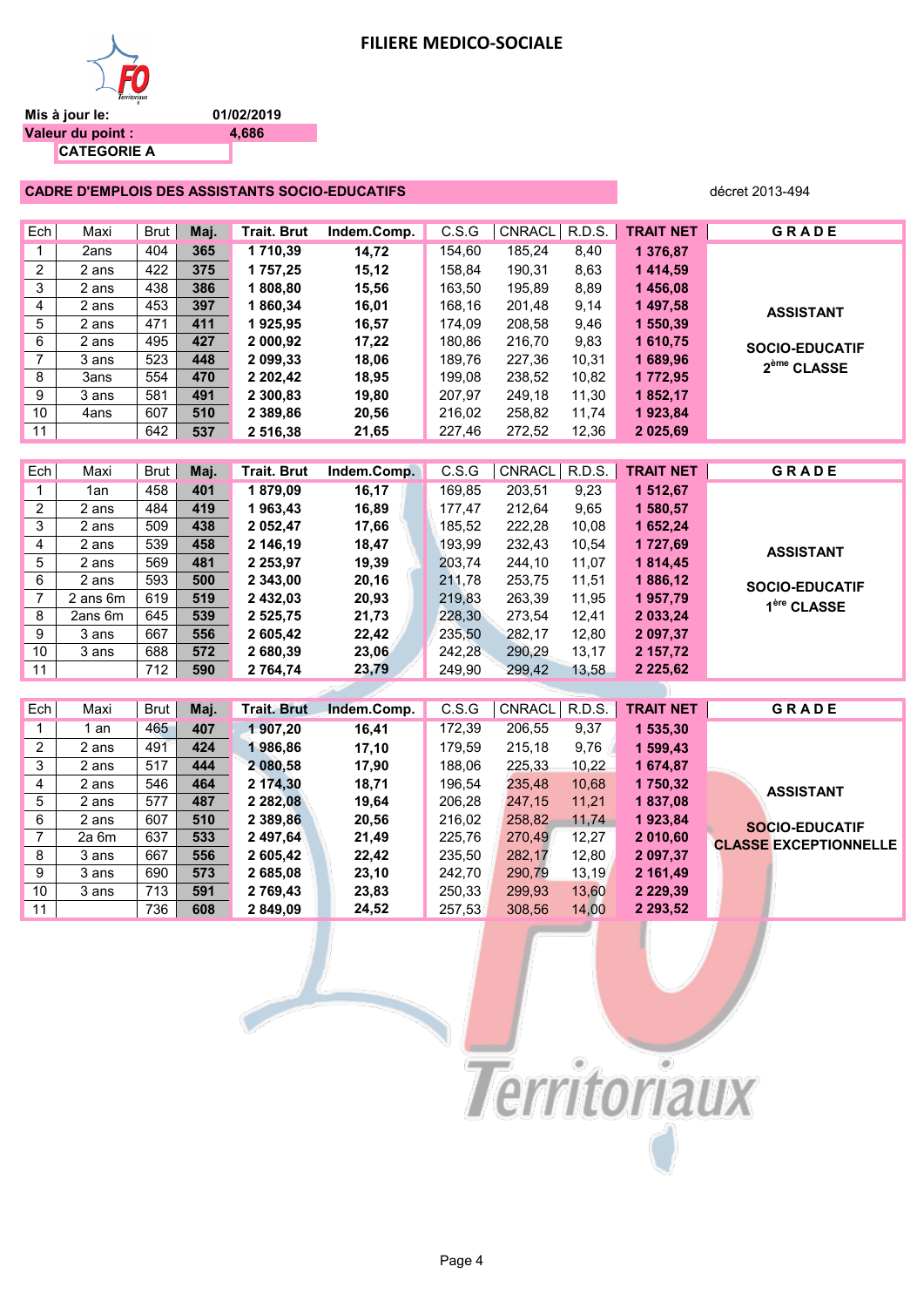



**01/02/2019 4,686**

|     | <b>CADRE D'EMPLOIS DES CONSEILLERS TERRITORIAUX SOCIO-EDUCATIFS</b> |      |      | décret 2013-492    |             |        |               |        |                  |                       |
|-----|---------------------------------------------------------------------|------|------|--------------------|-------------|--------|---------------|--------|------------------|-----------------------|
|     |                                                                     |      |      |                    |             |        |               |        |                  |                       |
| Ech | Maxi                                                                | Brut | Maj. | <b>Trait. Brut</b> | Indem.Comp. | C.S.G  | <b>CNRACL</b> | R.D.S. | <b>TRAIT NET</b> | <b>GRADE</b>          |
|     | 1a 6m                                                               | 482  | 417  | 1954,06            | 16.81       | 176,63 | 211,62        | 9,60   | 1 573,02         |                       |
| 2   | 1a 6m                                                               | 506  | 436  | 2 043,10           | 17,58       | 184,68 | 221,27        | 10,04  | 1 644,70         |                       |
| 3   | 2 ans                                                               | 529  | 453  | 2 122,76           | 18,27       | 191.88 | 229,89        | 10.43  | 1708,82          |                       |
| 4   | 2 ans                                                               | 559  | 474  | 2 2 2 1 , 16       | 19,11       | 200,77 | 240,55        | 10,91  | 1788,04          |                       |
| 5   | 2 ans                                                               | 587  | 495  | 2 3 1 9 , 5 7      | 19,96       | 209,67 | 251,21        | 11,39  | 1867,26          | <b>CONSEILLER</b>     |
| 6   | 2 ans                                                               | 616  | 517  | 2 422,66           | 20,85       | 218,98 | 262,37        | 11,90  | 1950,25          |                       |
| 7   | 2 ans                                                               | 641  | 536  | 2 511,70           | 21,61       | 227.03 | 272,02        | 12,34  | 2 0 2 1 , 9 2    | <b>SOCIO-EDUCATIF</b> |
| 8   | 2 ans                                                               | 667  | 556  | 2 605,42           | 22,42       | 235.50 | 282,17        | 12,80  | 2 097.37         |                       |
| 9   | 2a 6m                                                               | 697  | 578  | 2 708,51           | 23,31       | 244,82 | 293,33        | 13,31  | 2 180,36         |                       |
| 10  | 2a 6m                                                               | 721  | 597  | 2 797.54           | 24,07       | 252,87 | 302,97        | 13,74  | 2 2 5 2 , 0 3    |                       |
| 11  | 3 ans                                                               | 752  | 621  | 2910,01            | 25,04       | 263,04 | 315,15        | 14,30  | 2 342,56         |                       |
| 12  |                                                                     | 790  | 650  | 3 045,90           | 26,21       | 275,32 | 329,87        | 14,96  | 2 451,96         |                       |
|     |                                                                     |      |      |                    |             |        |               |        |                  |                       |
|     |                                                                     |      |      |                    |             |        |               |        |                  |                       |

| Ech            | Maxi         | Brut | Maj. | <b>Trait, Brut</b> | Indem.Comp. | C.S.G  | <b>CNRACL</b> | R.D.S. | <b>TRAIT NET</b> | <b>GRADE</b>          |
|----------------|--------------|------|------|--------------------|-------------|--------|---------------|--------|------------------|-----------------------|
|                | 2 ans        | 625  | 524  | 2 455,46           | 21,13       | 221,95 | 265.93        | 12,06  | 1976,65          |                       |
| 2              | 2 ans        | 658  | 549  | 2 572,61           | 22,14       | 232,54 | 278,61        | 12,64  | 2 070,96         |                       |
| 3              | 2 ans 6 mois | 684  | 569  | 2 666,33           | 22,94       | 241,01 | 288,76        | 13,10  | 2 146,40         | <b>CONSEILLER</b>     |
| 4              | 2 ans 6 mois | 713  | 591  | 2 769.43           | 23,83       | 250.33 | 299.93        | 13,60  | 2 2 2 9 , 3 9    | <b>SUPERIEUR</b>      |
| 5              | 3 ans        | 733  | 606  | 2 839,72           | 24,44       | 256,68 | 307,54        | 13,95  | 2 2 8 5 9 8      | <b>SOCIO-EDUCATIF</b> |
| 6              | 3 ans        | 767  | 632  | 2 961,55           | 25,48       | 267.69 | 320.74        | 14,55  | 2 3 8 4 , 0 6    |                       |
| 7              | 3 ans        | 806  | 661  | 3 097,45           | 26,65       | 279,98 | 335,45        | 15,22  | 2 493,45         |                       |
| 8              |              | 822  | 674  | 3 158,36           | 27,18       | 285,48 | 342.05        | 15,52  | 2 542,49         |                       |
|                |              |      |      |                    |             |        |               |        |                  |                       |
| Ech            | Maxi         | Brut | Maj. | Trait. Brut        | Indem.Comp. | C.S.G  | CNRACL        | R.D.S. | <b>TRAIT NET</b> | <b>GRADE</b>          |
|                | 2 ans        | 713  | 591  | 2 769,43           | 23.83       | 250,33 | 299,93        | 13,60  | 2 2 2 9 , 3 9    |                       |
| $\overline{2}$ | 3 ans        | 740  | 611  | 2 863.15           | 24.64       | 258.80 | 310.08        | 14.07  | 2 304.84         | <b>CONSEILLER</b>     |
| 3              | 3 ans        | 781  | 643  | 3 013,10           | 25,93       | 272,35 | 326,32        | 14,80  | 2 4 2 5 , 5 5    | <b>HORS CLASSE</b>    |

4 3 ans 831 **681 3 191,17 27,46** 288,45 345,60 15,68 **2 568,90** 5 3 ans 879 **717 3 359,86 28,91** 303,70 363,87 16,51 **2 704,70**



**SOCIO-EDUCATIF**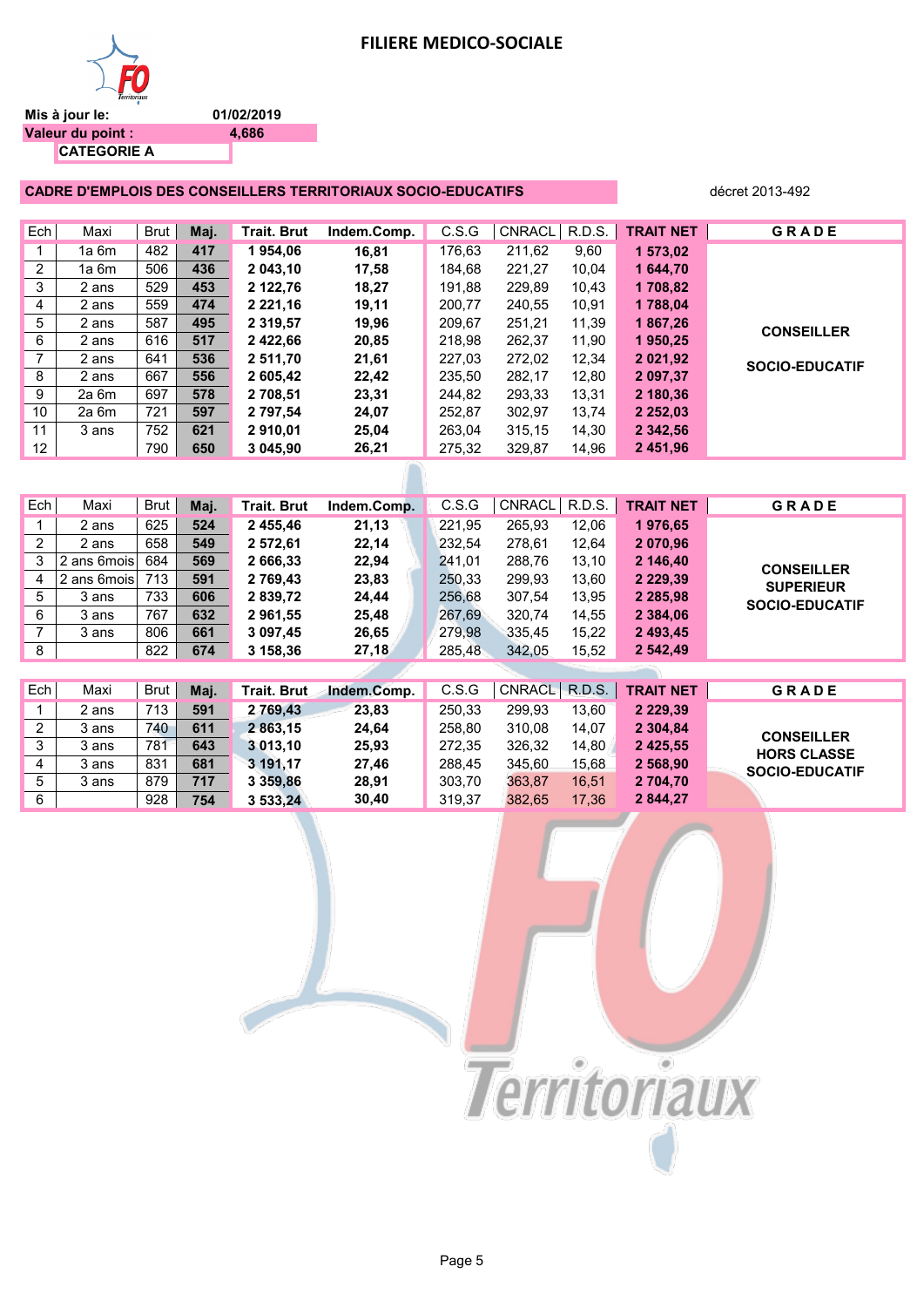

**Valeur du point :**

**Mis à jour le:**

**01/02/2019 4,686**

|--|

**CADRE D'EMPLOIS DES MONITEURS-EDUCATEURS ET INTERVENANTS FAMILIAUX** décret 2013-493

| Ech            | Maxi  | Brut | Maj.      | <b>Trait. Brut</b> | Indem.Comp. | C.S.G  | CNRACL        | R.D.S. | <b>TRAIT NET</b> | GRADE                        |
|----------------|-------|------|-----------|--------------------|-------------|--------|---------------|--------|------------------|------------------------------|
| 1              | 2 ans | 372  | 343       | 1 607,30           | 13.83       | 145,28 | 174,07        | 7,90   | 1 293.88         |                              |
| 2              | 2 ans | 379  | 349       | 1 635,41           | 14,07       | 147,83 | 177,12        | 8,03   | 1 316,51         |                              |
| 3              | 2 ans | 388  | 355       | 1 663,53           | 14,31       | 150.37 | 180,16        | 8,17   | 1 339,15         |                              |
| 4              | 2 ans | 397  | 361       | 1 691,65           | 14,56       | 152,91 | 183,21        | 8,31   | 1 361,78         |                              |
| 5              | 2 ans | 415  | 369       | 1729,13            | 14,88       | 156,30 | 187,27        | 8,49   | 1 391,96         |                              |
| 6              | 2 ans | 431  | 381       | 1785,37            | 15,36       | 161,38 | 193,36        | 8,77   | 1 437,22         | <b>MONITEUR-EDUCATEUR ET</b> |
| $\overline{7}$ | 2 ans | 452  | 396       | 1855,66            | 15,97       | 167,73 | 200,97        | 9,12   | 1 493,81         | <b>INTERVENANT FAMILIAL</b>  |
| 8              | 3 ans | 478  | 415       | 1944,69            | 16,73       | 175,78 | 210,61        | 9,55   | 1 565,48         |                              |
| 9              | 3 ans | 500  | 431       | 2 019,67           | 17,38       | 182,56 | 218,73        | 9,92   | 1 625,84         |                              |
| 10             | 3 ans | 513  | 441       | 2 066,53           | 17,78       | 186,79 | 223,80        | 10,15  | 1 663,56         |                              |
| 11             | 3 ans | 538  | 457       | 2 141,50           | 18,43       | 193,57 | 231,92        | 10,52  | 1723,91          |                              |
| 12             | 4 ans | 563  | 477       | 2 2 3 5 , 2 2      | 19,23       | 202,04 | 242,07        | 10,98  | 1799,36          |                              |
| 13             |       | 597  | 503       | 2 357,06           | 20,28       | 213,05 | 255,27        | 11,58  | 1897,44          |                              |
|                |       |      | d 82-1105 |                    |             |        |               |        |                  |                              |
| Ech            | Maxi  | Brut | Maj.      | <b>Trait. Brut</b> | Indem.Comp. | C.S.G  | <b>CNRACL</b> | R.D.S. | <b>TRAIT NET</b> | GRADE                        |
| $\mathbf{1}$   | 2 ans | 389  | 356       | 1 668,22           | 14,35       | 150,79 | 180,67        | 8,20   | 1 342,92         |                              |
| 2              | 2 ans | 399  | 362       | 1 696.33           | 14.60       | 153.33 | 183.71        | 8,33   | 1 365,55         |                              |
| 3              | 2 ans | 415  | 369       | 1729,13            | 14,88       | 156,30 | 187,27        | 8,49   | 1 391,96         |                              |
| 4              | 2 ans | 429  | 379       | 1775,99            | 15,28       | 160,53 | 192,34        | 8,72   | 1 429,68         |                              |
| 5              | 2 ans | 444  | 390       | 1827,54            | 15,73       | 165,19 | 197,92        | 8,98   | 1 471,17         |                              |
| 6              | 2 ans | 458  | 401       | 1879.09            | 16,17       | 169,85 | 203,51        | 9,23   | 1 512.67         | <b>MONITEUR-EDUCATEUR ET</b> |
| $\overline{7}$ | 2 ans | 480  | 416       | 1949,38            | 16,77       | 176,20 | 211,12        | 9,58   | 1 569,25         | <b>INTERVENANT FAMILIAL</b>  |
| 8              | 3 ans | 506  | 436       | 2 043,10           | 17,58       | 184,68 | 221,27        | 10,04  | 1 644,70         | <b>PRINCIPAL</b>             |
| 9              | 3 ans | 528  | 452       | 2 118,07           | 18,23       | 191,45 | 229,39        | 10,41  | 1705,05          |                              |
| 10             | 3 ans | 542  | 461       | 2 160,25           | 18,59       | 195,26 | 233,95        | 10,61  | 1739,00          |                              |
| 11             | 3 ans | 567  | 480       | 2 249,28           | 19,35       | 203,31 | 243,60        | 11,05  | 1810,68          |                              |
|                |       |      |           |                    |             |        |               |        |                  |                              |
| 12             | 4 ans | 599  | 504       | 2 3 6 1 , 7 4      | 20,32       | 213,48 | 255,78        | 11,60  | 1901.21          |                              |

|                      | <b>CADRE D'EMPLOIS DES EDUCATEURS TERRITORIAUX DE JEUNES ENFANTS</b> |  |
|----------------------|----------------------------------------------------------------------|--|
| <b>CATEGORIE A .</b> |                                                                      |  |

**décret 2013-495** 

 $\overline{\phantom{a}}$ 

| Ech            | Maxi    | Brut        | Maj. | <b>Trait. Brut</b> | Indem.Comp. | C.S.G  | <b>CNRACL</b> | R.D.S.        | <b>TRAIT NET</b> | GRADE                        |
|----------------|---------|-------------|------|--------------------|-------------|--------|---------------|---------------|------------------|------------------------------|
| $\mathbf{1}$   | 2 ans   | 404         | 365  | 1710,39            | 14,72       | 154,60 | 185,24        | 8,40          | 1 376,87         |                              |
| $\overline{2}$ | 2 ans   | 422         | 375  | 1757,25            | 15,12       | 158,84 | 190,31        | 8,63          | 1 414,59         |                              |
| 3              | 2 ans   | 438         | 386  | 1808,80            | 15,56       | 163,50 | 195,89        | 8,89          | 1 456,08         |                              |
| 4              | 2 ans   | 453         | 397  | 1860,34            | 16,01       | 168,16 | 201,48        | 9,14          | 1 497,58         |                              |
| 5              | 2 ans   | 471         | 411  | 1925,95            | 16,57       | 174.09 | 208,58        | 9,46          | 1 550,39         | <b>EDUCATEUR</b>             |
| 6              | 2 ans   | 495         | 427  | 2 000,92           | 17,22       | 180,86 | 216,70        | 9,83          | 1610,75          | <b>DE JEUNES ENFANTS</b>     |
| $\overline{7}$ | 3 ans   | 523         | 448  | 2 099,33           | 18,06       | 189,76 | 227,36        | 10,31         | 1 689,96         | 2ème CLASSE                  |
| 8              | 3 ans   | 554         | 470  | 2 202,42           | 18,95       | 199,08 | 238,52        | 10,82         | 1772,95          |                              |
| 9              | 3 ans   | 581         | 491  | 2 300,83           | 19,80       | 207,97 | 249,18        | 11,30         | 1852,17          |                              |
| 10             | 3 ans   | 607         | 510  | 2 389,86           | 20,56       | 216,02 | 258,82        | 11,74         | 1923,84          |                              |
| 11             | 4 ans   | 642         | 537  | 2 516,38           | 21,65       | 227,46 | 272,52        | 12,36         | 2 025,69         | w                            |
|                |         |             |      |                    |             |        |               |               | Z.               |                              |
| Ech            | Maxi    | <b>Brut</b> | Maj. | <b>Trait. Brut</b> | Indem.Comp. | C.S.G  | <b>CNRACL</b> | <b>R.D.S.</b> | <b>TRAIT NET</b> | <b>GRADE</b>                 |
| $\mathbf{1}$   | 1an     | 458         | 401  | 1879,09            | 16,17       | 169,85 | 203,51        | 9,23          | 1 512,67         |                              |
| 2              | 2 ans   | 484         | 419  | 1963,43            | 16,89       | 177,47 | 212,64        | 9,65          | 1 580,57         |                              |
| 3              | 2 ans   | 509         | 438  | 2 052,47           | 17,66       | 185,52 | 222,28        | 10,08         | 1 652,24         |                              |
| 4              | 2 ans   | 539         | 458  | 2 146,19           | 18,47       | 193,99 | 232,43        | 10,54         | 1727,69          |                              |
| 5              | 2 ans   | 569         | 481  | 2 2 5 3 , 9 7      | 19,39       | 203,74 | 244,10        | 11,07         | 1814,45          | <b>EDUCATEUR</b>             |
| 6              | 2 ans   | 593         | 500  | 2 343,00           | 20,16       | 211,78 | 253,75        | 11,51         | 1886,12          | <b>DE JEUNES ENFANTS</b>     |
| $\overline{7}$ | $2a$ 6m | 619         | 519  | 2 432,03           | 20,93       | 219,83 | 263,39        | 11,95         | 1957,79          | 1ère CLASSE                  |
| 8              | 2a 6m   | 645         | 539  | 2 525,75           | 21,73       | 228,30 | 273,54        | 12,41         | 2 033,24         |                              |
| 9              | 3 ans   | 667         | 556  | 2 605,42           | 22,42       | 235,50 | 282,17        | 12,80         | 2 097,37         |                              |
| 10             | 3 ans   | 688         | 572  | 2 680,39           | 23,06       | 242,28 | 290,29        | 13,17         | 2 157,72         |                              |
| 11             |         | 712         | 590  | 2 764,74           | 23,79       | 249,90 | 299,42        | 13,58         | 2 2 2 5, 6 2     |                              |
|                |         |             |      |                    |             |        |               |               |                  |                              |
| Ech            | Maxi    | <b>Brut</b> | Maj. | <b>Trait. Brut</b> | Indem.Comp. | C.S.G  | <b>CNRACL</b> | R.D.S.        | <b>TRAIT NET</b> | GRADE                        |
| $\mathbf{1}$   | 1an     | 465         | 407  | 1907,20            | 16,41       | 172.39 | 206,55        | 9,37          | 1 535,30         |                              |
| 2              | 2 ans   | 491         | 424  | 1986,86            | 17,10       | 179,59 | 215,18        | 9,76          | 1 599,43         |                              |
| 3              | 2 ans   | 517         | 444  | 2 080,58           | 17,90       | 188,06 | 225,33        | 10,22         | 1 674,87         |                              |
| 4              | 2 ans   | 546         | 464  | 2 174,30           | 18,71       | 196,54 | 235,48        | 10,68         | 1750,32          |                              |
| 5              | 2 ans   | 577         | 487  | 2 282,08           | 19,64       | 206,28 | 247,15        | 11,21         | 1837,08          | <b>EDUCATEUR</b>             |
| 6              | 2 ans   | 607         | 510  | 2 389,86           | 20,56       | 216,02 | 258,82        | 11,74         | 1923,84          | <b>DE JEUNES ENFANTS</b>     |
| $\overline{7}$ | $2a$ 6m | 637         | 533  | 2 497,64           | 21,49       | 225,76 | 270,49        | 12,27         | 2 010,60         | <b>CLASSE EXCEPTIONNELLE</b> |
| 8              | 3 ans   | 667         | 556  | 2 605,42           | 22,42       | 235,50 | 282,17        | 12,80         | 2 097,37         |                              |
| 9              | 3 ans   | 690         | 573  | 2 685,08           | 23,10       | 242,70 | 290,79        | 13,19         | 2 161,49         |                              |
| 10             | 3 ans   | 713         | 591  | 2769,43            | 23,83       | 250,33 | 299,93        | 13,60         | 2 2 2 9 , 3 9    |                              |
| 11             |         | 736         | 608  | 2 849,09           | 24,52       | 257,53 | 308,56        | 14,00         | 2 293,52         |                              |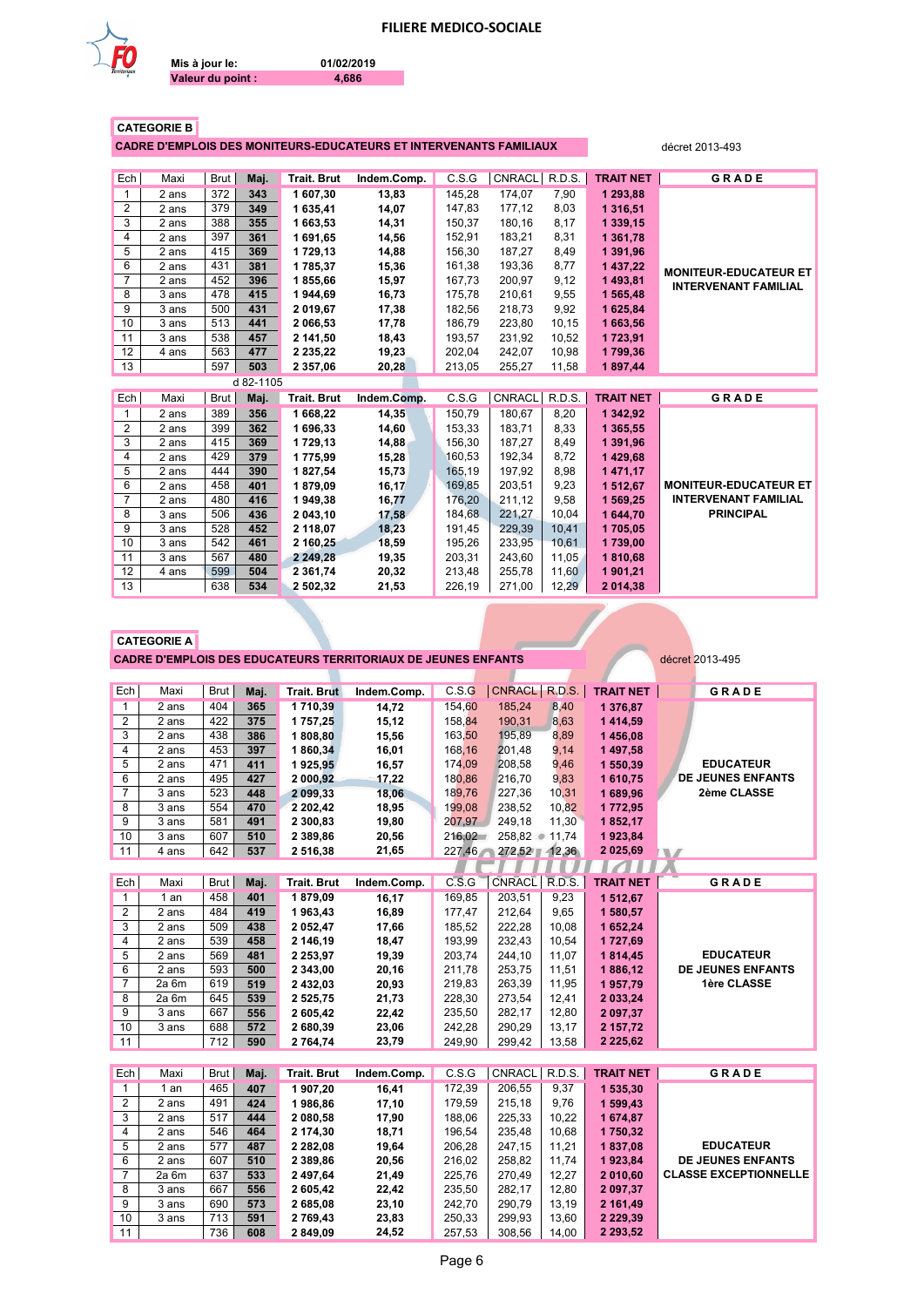

**Mis à jour le: Valeur du point : 01/02/2019 4,686**

**CADRE D'EMPLOIS DES TECHNICIENS PARAMEDICAUX TERRITORIAUX décret 2013-263** 

| Ech | Maxi  | Brut | Maj. | Trait. Brut   | Indem.Comp. | C.S.G  | <b>CNRACL</b> | R.D.S. | <b>TRAIT NET</b> | <b>GRADE</b>                  |
|-----|-------|------|------|---------------|-------------|--------|---------------|--------|------------------|-------------------------------|
|     | 2 ans | 389  | 356  | 1 668,22      | 14,35       | 150,79 | 180,67        | 8,20   | 1 342,92         |                               |
| 2   | 3 ans | 418  | 371  | 1 738.51      | 14,96       | 157,14 | 188.28        | 8,54   | 1 399,50         |                               |
| 3   | 3 ans | 442  | 389  | 1822,85       | 15,69       | 164,77 | 197,42        | 8,95   | 1467,40          | <b>TECHNICIEN PARAMEDICAL</b> |
| 4   | 4 ans | 468  | 409  | 1916,57       | 16,49       | 173.24 | 207,56        | 9,42   | 1 542,85         | <b>DE CLASSE NORMALE</b>      |
| 5   | 4 ans | 498  | 429  | 2 010,29      | 17,30       | 181,71 | 217,71        | 9,88   | 1 618,29         |                               |
| 6   | 4 ans | 543  | 462  | 2 164.93      | 18,63       | 195.69 | 234,46        | 10,64  | 1 742,78         |                               |
| 7   | 4 ans | 587  | 495  | 2 3 1 9 , 5 7 | 19,96       | 209.67 | 251,21        | 11,39  | 1867,26          |                               |
| 8   |       | 638  | 534  | 2 502,32      | 21,53       | 226,19 | 271,00        | 12,29  | 2 014,38         |                               |
|     |       |      |      |               |             |        |               |        |                  |                               |
| Ech | Maxi  | Brut | Maj. | Trait. Brut   | Indem.Comp. | C.S.G  | <b>CNRACL</b> | R.D.S. | <b>TRAIT NET</b> | <b>GRADE</b>                  |
|     | 1 an  | 518  | 445  | 2 085,27      | 17,94       | 188,49 | 225,83        | 10,24  | 1678,65          |                               |
| 2   | 2 ans | 542  | 461  | 2 160,25      | 18,59       | 195,26 | 233,95        | 10,61  | 1739,00          |                               |
| 3   | 3 ans | 574  | 485  | 2 272,71      | 19,56       | 205,43 | 246,13        | 11,16  | 1829,54          | <b>TECHNICIEN PARAMEDICAL</b> |
| 4   | 3 ans | 607  | 510  | 2 389.86      | 20,56       | 216.02 | 258,82        | 11,74  | 1923,84          | DE CLASSE SUPERIEURE          |
| 5   | 4 ans | 638  | 534  | 2 502,32      | 21,53       | 226,19 | 271,00        | 12,29  | 2 014,38         |                               |
| 6   | 4 ans | 665  | 555  | 2 600.73      | 22,38       | 235,08 | 281,66        | 12,78  | 2 093,59         |                               |

7 4 ans 684 **569 2 666,33 22,94** 241,01 288,76 13,10 **2 146,40** 8 707 **587 2 750,68 23,67** 248,63 297,90 13,51 **2 214,31**

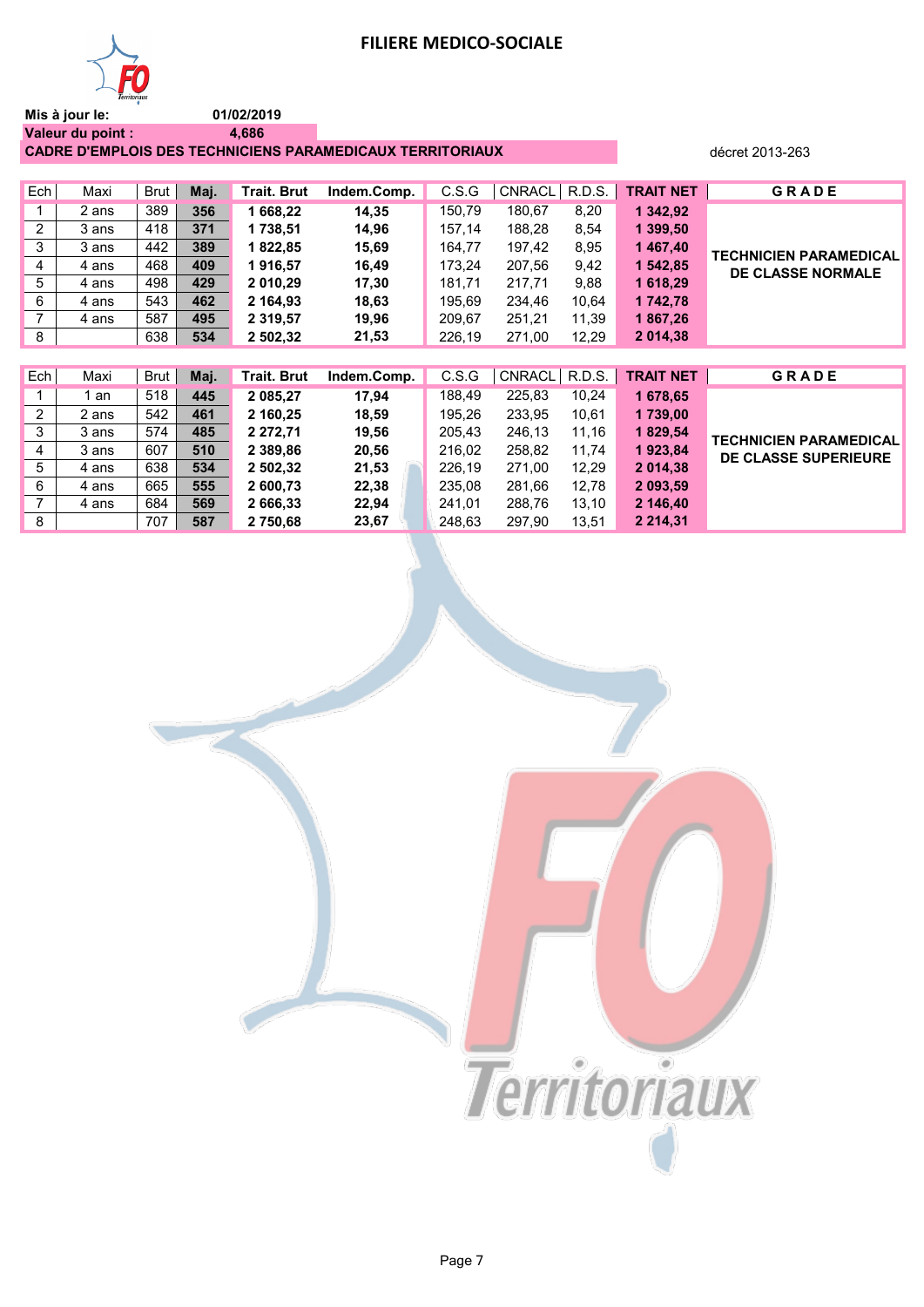

**01/02/2019 4,686**

#### **CADRE D'EMPLOIS DES SAGE-FEMMES TERRITORIALES décret 92-856** décret 92-856

| Ech            | durée  | Brut | Maj. | Trait. Brut   | Indem.Comp. | C.S.G  | CNRACL | R.D.S. | <b>TRAIT NET</b> | <b>GRADE</b>          |
|----------------|--------|------|------|---------------|-------------|--------|--------|--------|------------------|-----------------------|
|                | 1an 6m | 510  | 439  | 2 057,15      | 17,70       | 185,95 | 222,79 | 10,11  | 1 656,01         |                       |
| $\overline{2}$ | 2ans   | 541  | 460  | 2 155,56      | 18,55       | 194,84 | 233,45 | 10,59  | 1735,23          |                       |
| 3              | 2ans   | 572  | 483  | 2 2 6 3 , 3 4 | 19,48       | 204,58 | 245,12 | 11,12  | 1821,99          |                       |
| 4              | 2ans   | 596  | 502  | 2 3 5 2 , 3 7 | 20,24       | 212,63 | 254,76 | 11,56  | 1893,66          | <b>SAGE FEMME</b>     |
| 5              | 3ans   | 625  | 524  | 2 455,46      | 21,13       | 221,95 | 265,93 | 12,06  | 1976,65          |                       |
| 6              | 3ans   | 657  | 548  | 2 567,93      | 22,10       | 232,12 | 278,11 | 12,61  | 2 067,19         | <b>CLASSE NORMALE</b> |
| $\overline{7}$ | 3ans   | 697  | 578  | 2 708,51      | 23,31       | 244,82 | 293,33 | 13,31  | 2 180,36         |                       |
| 8              | 4ans   | 745  | 616  | 2 886,58      | 24,84       | 260,92 | 312,62 | 14,18  | 2 3 2 3 , 7 0    |                       |
| 9              | 4ans   | 792  | 651  | 3 050,59      | 26,25       | 275,74 | 330,38 | 14,99  | 2455,73          |                       |
| 10             |        | 848  | 693  | 3 247,40      | 27,94       | 293,53 | 351,69 | 15,95  | 2614,16          |                       |
|                |        |      |      |               |             |        |        |        |                  |                       |
| Ech            | durée  | Brut | Maj. | Trait. Brut   | Indem.Comp. | C.S.G  | CNRACL | R.D.S. | <b>TRAIT NET</b> | <b>GRADE</b>          |
| 1              | 1an 6m | 638  | 534  | 2 502,32      | 21,53       | 226,19 | 271,00 | 12,29  | 2 014,38         |                       |
| $\overline{2}$ | 2ans   | 676  | 563  | 2 638,22      | 22,70       | 238,47 | 285,72 | 12,96  | 2 123,77         |                       |
| 3              | 3ans   | 718  | 595  | 2 788,17      | 23,99       | 252,02 | 301,96 | 13,70  | 2 244,48         |                       |
| 4              | 3ans   | 757  | 624  | 2924,06       | 25,16       | 264,31 | 316,68 | 14,36  | 2 3 5 3 , 8 8    | <b>SAGE FEMME</b>     |
| 5              | 3ans   | 806  | 661  | 3 097,45      | 26,65       | 279,98 | 335,45 | 15,22  | 2 493,45         |                       |
| 6              | 3ans   | 850  | 695  | 3 256,77      | 28,02       | 294,38 | 352,71 | 16,00  | 2 621,71         | <b>HORS CLASSE</b>    |
| 7              | 4ans   | 887  | 723  | 3 387,98      | 29,15       | 306,24 | 366,92 | 16,64  | 2 7 2 7 , 3 3    |                       |
| 8              | 4ans   | 935  | 760  | 3 561,36      | 30,64       | 321,91 | 385,70 | 17,50  | 2866,90          |                       |
| 9              |        | 985  | 798  | 3 739,43      | 32,18       | 338,01 | 404,98 | 18,37  | 3 010,25         |                       |

#### **CADRE D'EMPLOIS DES PSYCHOLOGUES TERRITORIAUX** décret 92-854

|                |         | 2017-546 |      |                    |             |        |               |               |                  |                    |
|----------------|---------|----------|------|--------------------|-------------|--------|---------------|---------------|------------------|--------------------|
| Ech            | durée   | Brut     | Maj. | <b>Trait. Brut</b> | Indem.Comp. | C.S.G  | CNRACL        | R.D.S.        | <b>TRAIT NET</b> | <b>GRADE</b>       |
|                | 1 an    | 441      | 388  | 1818,17            | 15,64       | 164,34 | 196,91        | 8,93          | 1 463,63         |                    |
| 2              | an      | 457      | 400  | 1874,40            | 16,13       | 169,43 | 203,00        | 9,21          | 1 508,90         |                    |
| 3              | 2 ans   | 467      | 408  | 1911,89            | 16,45       | 172,82 | 207,06        | 9,39          | 1 539,07         |                    |
| 4              | 2 ans   | 498      | 429  | 2 010,29           | 17,30       | 181,71 | 217,71        | 9,88          | 1 618,29         | <b>PSYCHOLOGUE</b> |
| 5              | 2ans 6m | 528      | 452  | 2 118,07           | 18,23       | 191,45 | 229,39        | 10,41         | 1705,05          |                    |
| 6              | 3 ans   | 572      | 483  | 2 263,34           | 19,48       | 204,58 | 245,12        | 11,12         | 1821,99          | de CLASSE NORMALE  |
| $\overline{7}$ | 3 ans   | 608      | 511  | 2 394,55           | 20,60       | 216,44 | 259,33        | 11,76         | 1927,61          |                    |
| 8              | 3ans 6m | 656      | 547  | 2 563,24           | 22,06       | 231,69 | 277,60        | 12,59         | 2 063,42         |                    |
| 9              | 4 ans   | 702      | 583  | 2 731,94           | 23,51       | 246,94 | 295,87        | 13,42         | 2 199,22         |                    |
| 10             | 4 ans   | 758      | 625  | 2928,75            | 25,20       | 264,73 | 317,18        | 14,39         | 2 3 5 7 . 6 5    |                    |
| 11             |         | 816      | 669  | 3 134,93           | 26,98       | 283,37 | 339,51        | 15,40         | 2 523,63         |                    |
|                |         |          |      |                    |             |        |               |               |                  |                    |
| Ech            | durée   | Brut     | Maj. | Trait. Brut        | Indem.Comp. | C.S.G  | <b>CNRACL</b> | <b>R.D.S.</b> | <b>TRAIT NET</b> | <b>GRADE</b>       |
| 1              | 2 ans   | 609      | 512  | 2 399,23           | 20,64       | 216,87 | 259,84        | 11,79         | 1931,39          |                    |
| 2              | 2ans 6m | 693      | 575  | 2 694,45           | 23,19       | 243,55 | 291,81        | 13,24         | 2 169,04         |                    |
| 3              | 2ans 6m | 746      | 616  | 2 886,58           | 24,84       | 260,92 | 312,62        | 14,18         | 2 3 2 3 , 70     | <b>PSYCHOLOGUE</b> |
| 4              | 2ans 6m | 800      | 657  | 3 078,70           | 26,49       | 278,28 | 333,42        | 15,12         | 2478,36          |                    |
| 5              | 2ans 6m | 869      | 710  | 3 327,06           | 28,63       | 300,73 | 360,32        | 16,34         | 2 678,29         | <b>HORS CLASSE</b> |
| 6              | 3 ans   | 930      | 756  | 3 542,62           | 30,48       | 320,22 | 383,67        | 17,40         | 2 851,81         |                    |
| $\overline{7}$ |         | 985      | 798  | 3 739,43           | 32,18       | 338,01 | 404,98        | 18,37         | 3 010,25         |                    |
|                |         |          |      |                    |             |        |               |               |                  |                    |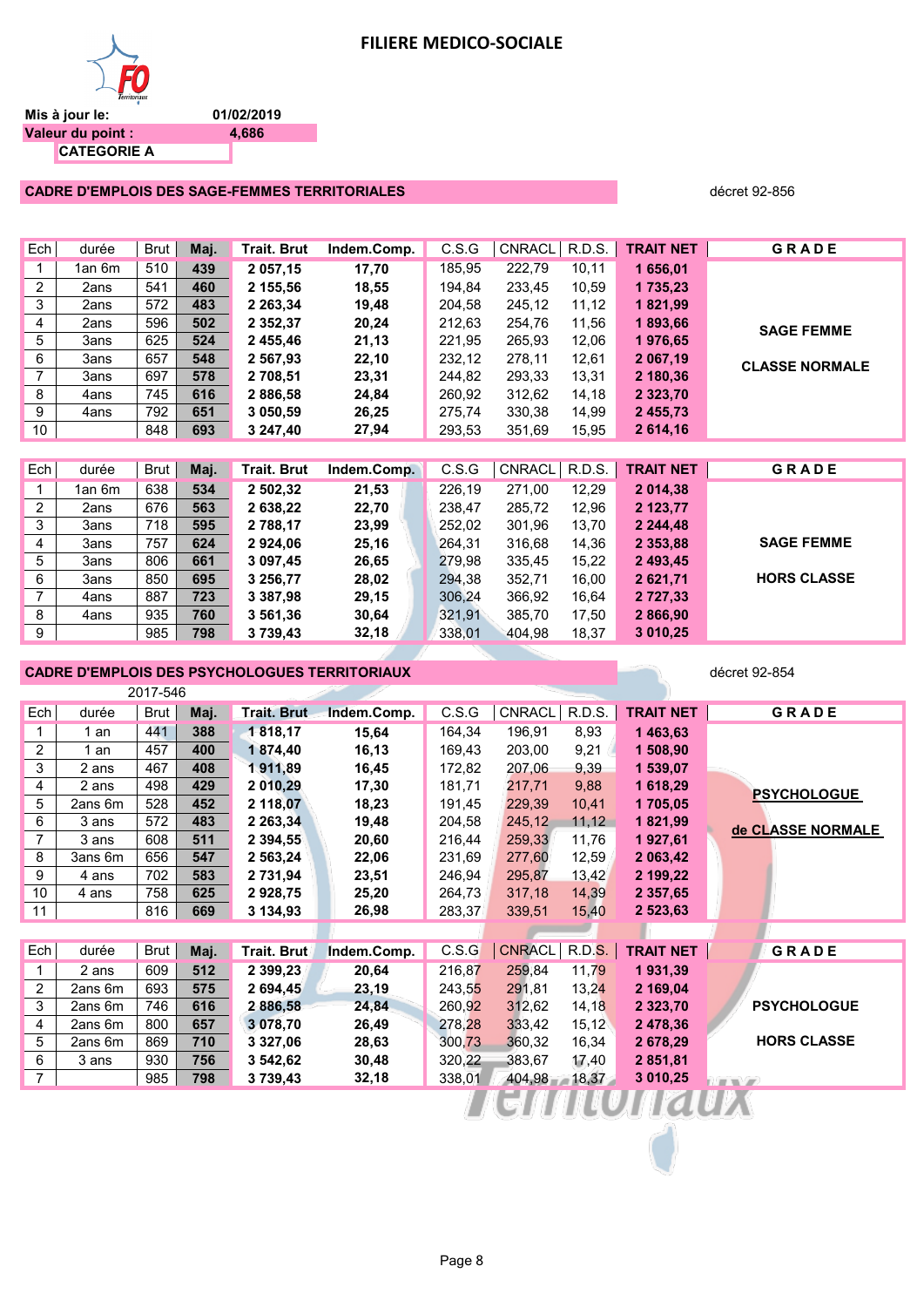

01/02/2019 4,686

Valeur du point : CADRE D'EMPLOIS DES MEDECINS TERRITORIAUX

|                | d 92-851 |      |      |                    |             |        |        |        |                  |                |
|----------------|----------|------|------|--------------------|-------------|--------|--------|--------|------------------|----------------|
| Ech            | Maxi     | Brut | Maj. | <b>Trait. Brut</b> | Indem.Comp. | C.S.G  | CNRACL | R.D.S. | <b>TRAIT NET</b> | <b>GRADE</b>   |
|                | 1 an     | 542  | 461  | 2 160,25           | 18,59       | 195,26 | 233,95 | 10.61  | 1739,00          |                |
| $\overline{2}$ | 1 an     | 600  | 505  | 2 3 6 6 4 3        | 20,36       | 213.90 | 256,28 | 11,63  | 1 904,98         |                |
| 3              | 2 ans    | 665  | 555  | 2 600,73           | 22,38       | 235,08 | 281,66 | 12,78  | 2 093,59         | <b>MEDECIN</b> |
| 4              | 2 ans    | 713  | 591  | 2 769,43           | 23,83       | 250,33 | 299,93 | 13,60  | 2 2 2 9 , 3 9    |                |
| 5              | 2 ans    | 762  | 628  | 2 942,81           | 25,32       | 266,00 | 318,71 | 14,46  | 2 3 68, 97       | DE 2ème CLASSE |
| 6              | 2 ans 6m | 813  | 667  | 3 125,56           | 26,89       | 282,52 | 338,50 | 15,35  | 2 516,08         |                |
| 7              | 2 ans 6m | 862  | 705  | 3 303,63           | 28,43       | 298,62 | 357,78 | 16,23  | 2 659,43         |                |
| 8              | 2 ans 6m | 912  | 743  | 3 481,70           | 29,96       | 314.71 | 377.07 | 17,10  | 2 802,77         |                |
| 9              |          | 977  | 792  | 3 711,31           | 31,93       | 335,47 | 401,94 | 18,23  | 2987,61          |                |
|                |          |      |      |                    |             |        |        |        |                  |                |

décret 2014-924

| <b>GRADE</b>   | <b>TRAIT NET</b> |       | CNRACL R.D.S. | C.S.G  | Indem.Comp. | Trait. Brut | Mai. | Brut I | Maxi  | Ech '          |
|----------------|------------------|-------|---------------|--------|-------------|-------------|------|--------|-------|----------------|
|                | 2 516.08         | 15.35 | 338.50        | 282.52 | 26.89       | 3 125.56    | 667  | 813    | 2 ans |                |
| <b>MEDECIN</b> | 2 659.43         | 16.23 | 357.78        | 298.62 | 28.43       | 3 303.63    | 705  | 862    | 2 ans | $\overline{2}$ |
|                | 2802.77          | 17.10 | 377.07        | 314.71 | 29.96       | 3 481.70    | 743  | 912    | 2 ans | 3              |
| DE 1ère CLASSE | 2 987,61         | 18.23 | 401.94        | 335.47 | 31,93       | 3 711.31    | 792  | 977    | 2 ans | 4              |
|                | 3 130.96         | 19.11 | 421.22        | 351.56 | 33.47       | 3 889.38    | 830  | 1027   | 3 ans | 5              |
|                |                  |       |               |        |             |             |      | HFA    |       | ี              |

| Ech            | Maxi           | Brut          | Maj. | <b>Trait. Brut</b> | Indem.Comp.              | C.S.G  | CNRACL   R.D.S. |                          | <b>TRAIT NET</b> | <b>GRADE</b>       |
|----------------|----------------|---------------|------|--------------------|--------------------------|--------|-----------------|--------------------------|------------------|--------------------|
|                | 2 ans          | 912           | 743  | 3481.70            | 29.96                    | 314.71 | 377.07          | 17.10                    | 2 802.77         |                    |
| $\overline{2}$ | 2 ans          | 977           | 792  | 3 711.31           | 31,93                    | 335.47 | 401.94          | 18.23                    | 2987.61          | <b>MEDECIN</b>     |
| 3              | 3 ans          | 1027          | 830  | 3889.38            | 33.47                    | 351.56 | 421.22          | 19.11                    | 3 130.96         |                    |
| $\overline{4}$ | 3 ans          | <b>HEA</b>    |      |                    | $\overline{\phantom{0}}$ |        |                 | $\overline{\phantom{0}}$ |                  | <b>HORS CLASSE</b> |
| 5              | $\blacksquare$ | <b>HEB</b>    |      | -                  | $\sim$                   |        |                 |                          | ۰                |                    |
| snecial        |                | <b>HFRhis</b> |      |                    | -                        |        |                 |                          |                  |                    |

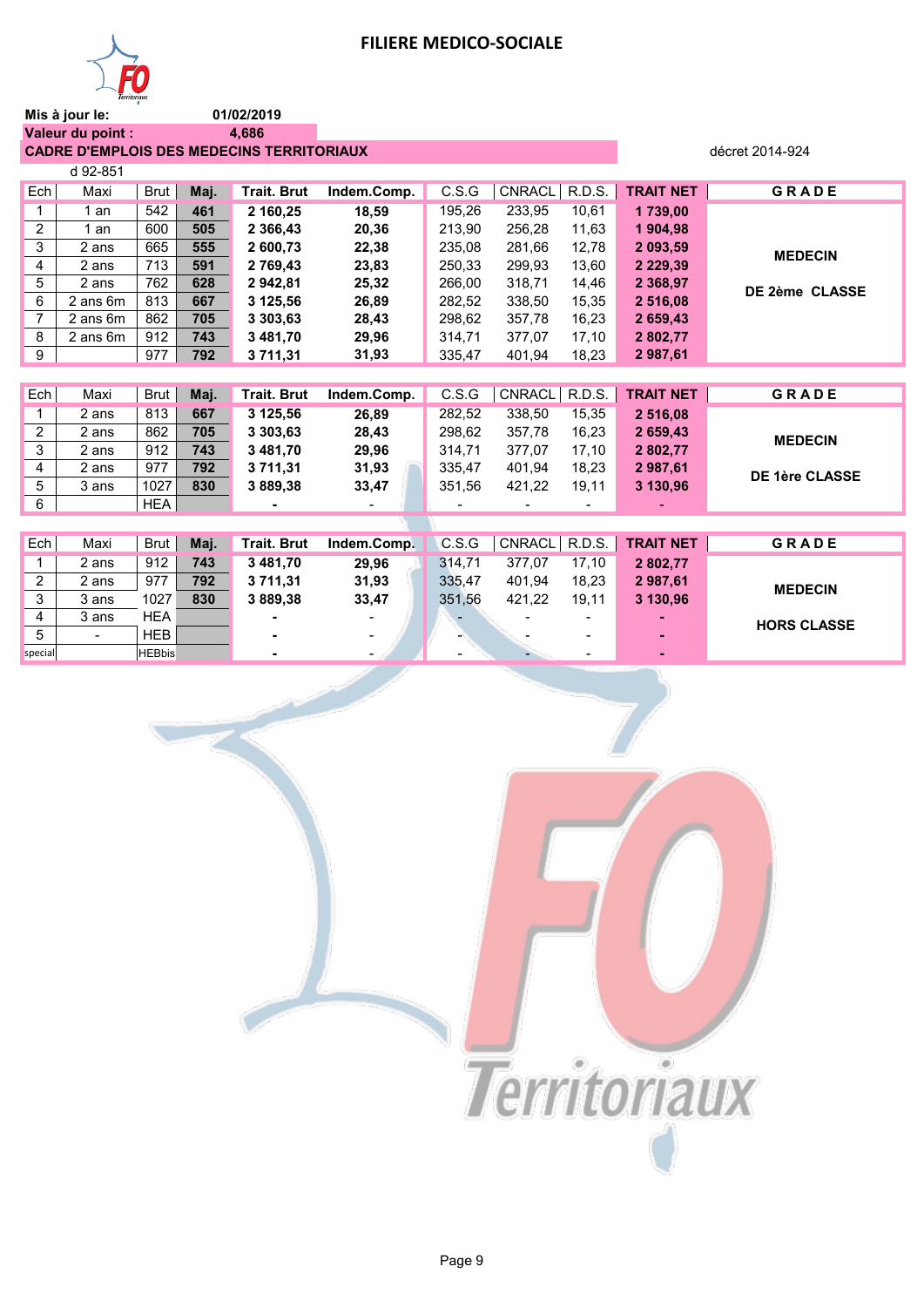

**Mis à jour le: Valeur du point : 01/02/2019 4,686**

**CADRE D'EMPLOIS DES CADRES DE SANTE INFIRMIERS ET TECHNICIENS PARAMEDICAUX** décret 2003-677

Ech Maxi Brut **Maj. Trait. Brut Indem.Comp.** C.S.G CNRACL R.D.S. **TRAIT NET G R A D E**  1 1 an 446 **392 1 836,91 15,81** 166,04 198,94 9,02 **1 478,72** 2 2 ans 498 **429 2 010,29 17,30** 181,71 217,71 9,88 **1 618,29** 3 2 ans 541 **460 2 155,56 18,55** 194,84 233,45 10,59 **1 735,23** 4 3 ans 577 **487 2 282,08 19,64** 206,28 247,15 11,21 **1 837,08** 5 3 ans 610 **512 2 399,23 20,64** 216,87 259,84 11,79 **1 931,39** 6 4 ans 648 **541 2 535,13 21,81** 229,15 274,55 12,45 **2 040,78** 7 4 ans 686 **570 2 671,02 22,98** 241,43 289,27 13,12 **2 150,18** 8 757 **624 2 924,06 25,16** 264,31 316,68 14,36 **2 353,88 CADRE DE SANTE INFIRMIERS ET TECHNICIENS PARAMEDICAUX (en voie d'extinction)**

#### **CADRE D'EMPLOIS DES CADRES TERRITORIAUX DE SANTE PARAMEDICAUX** décret 2016-337

| Ech             | Maxi  | Brut | Maj. | Trait. Brut   | Indem.Comp. | C.S.G  | CNRACL | R.D.S. | <b>TRAIT NET</b> | <b>GRADE</b>          |
|-----------------|-------|------|------|---------------|-------------|--------|--------|--------|------------------|-----------------------|
|                 | an    | 538  | 457  | 2 141.50      | 18,43       | 193,57 | 231,92 | 10,52  | 1 723.91         |                       |
| $\overline{2}$  | 2 ans | 547  | 465  | 2 178,99      | 18,75       | 196,96 | 235,98 | 10,70  | 1754,09          |                       |
| 3               | 2 ans | 577  | 487  | 2 2 8 2 . 0 8 | 19,64       | 206,28 | 247.15 | 11.21  | 1837,08          |                       |
| 4               | 2 ans | 601  | 506  | 2 371,12      | 20,40       | 214,33 | 256,79 | 11,65  | 1908,75          |                       |
| 5               | 3 ans | 634  | 531  | 2 488,27      | 21,41       | 224,91 | 269,48 | 12,22  | 2 003,06         | <b>CADRE DE SANTE</b> |
| 6               | 3 ans | 665  | 555  | 2 600.73      | 22,38       | 235,08 | 281,66 | 12,78  | 2 093.59         | de 2ème CLASSE        |
| 7               | 3 ans | 702  | 583  | 2 731.94      | 23,51       | 246,94 | 295,87 | 13,42  | 2 199,22         |                       |
| 8               | 3 ans | 724  | 599  | 2 806,91      | 24,15       | 253,72 | 303,99 | 13,79  | 2 2 5 9 , 5 7    |                       |
| 9               | 3 ans | 756  | 624  | 2924,06       | 25,16       | 264,31 | 316,68 | 14.36  | 2 3 5 3 , 8 8    |                       |
| 10 <sup>1</sup> |       | 789  | 649  | 3 041.21      | 26,17       | 274,90 | 329,36 | 14,94  | 2 448,18         |                       |

|                |       |      |      |                    |             |        |               |               |                  | <b>CADRE DE SANTE DE 1ère CLASSE</b>    |
|----------------|-------|------|------|--------------------|-------------|--------|---------------|---------------|------------------|-----------------------------------------|
| Ech            | Maxi  | Brut | Maj. | <b>Trait. Brut</b> | Indem.Comp. | C.S.G  | <b>CNRACL</b> | <b>R.D.S.</b> | <b>TRAIT NET</b> |                                         |
|                | 1 an  | 538  | 457  | 2 141,50           | 18,43       | 193,57 | 231,92        | 10.52         | 1723,91          | <b>Echelons provisoires</b>             |
| $\overline{2}$ | 2 ans | 547  | 465  | 2 178,99           | 18,75       | 196,96 | 235,98        | 10.70         | 1754,09          | avant le 1er échelon de la              |
|                |       |      |      |                    |             |        |               |               |                  | 1ère classe                             |
|                | 2 ans | 577  | 487  | 2 2 8 2 , 0 8      | 19,64       | 206,28 | 247,15        | 11,21         | 1837,08          |                                         |
| $\overline{2}$ | 3 ans | 601  | 506  | 2 371,12           | 20,40       | 214,33 | 256,79        | 11,65         | 1 908,75         |                                         |
| 3              | 3 ans | 634  | 531  | 2 488,27           | 21,41       | 224,91 | 269,48        | 12,22         | 2 003,06         |                                         |
| 4              | 3 ans | 665  | 555  | 2 600,73           | 22,38       | 235,08 | 281,66        | 12,78         | 2 093,59         |                                         |
| 5              | 3 ans | 706  | 586  | 2 746,00           | 23,63       | 248,21 | 297,39        | 13,49         | 2 2 1 0 , 5 3    | <b>CADRE DE SANTE</b><br>de 1ère CLASSE |
| 6              | 3 ans | 729  | 603  | 2 825,66           | 24,31       | 255,41 | 306,02        | 13,88         | 2 274,66         |                                         |
| $\overline{7}$ | 3 ans | 765  | 630  | 2952,18            | 25,40       | 266,85 | 319,72        | 14,50         | 2 376,51         |                                         |
| 8              | 3 ans | 789  | 649  | 3 041,21           | 26,17       | 274,90 | 329,36        | 14.94         | 2 448,18         |                                         |
| 9              |       | 822  | 674  | 3 158,36           | 27,18       | 285,48 | 342,05        | 15,52         | 2 542,49         |                                         |
|                |       |      |      |                    |             |        |               |               |                  |                                         |
| Ech            | Maxi  | Brut | Maj. | Trait. Brut        | Indem.Comp. | C.S.G  | <b>CNRACL</b> | R.D.S.        | <b>TRAIT NET</b> | GRADE                                   |
| 1              | 2 ans | 676  | 563  | 2 638,22           | 22,70       | 238,47 | 285,72        | 12,96         | 2 123,77         |                                         |
| 2              | 2 ans | 713  | 591  | 2 769,43           | 23,83       | 250,33 | 299,93        | 13,60         | 2 2 2 9 , 3 9    |                                         |
| 3              | 3 ans | 740  | 611  | 2 863,15           | 24,64       | 258,80 | 310,08        | 14,07         | 2 304,84         | <b>CADRE SUPERIEUR</b>                  |
| 4              | 3 ans | 781  | 643  | 3 013,10           | 25,93       | 272,35 | 326,32        | 14,80         | 2 4 2 5 , 5 5    | <b>DE SANTE</b>                         |
| 5              | 3 ans | 831  | 681  | 3 191,17           | 27,46       | 288.45 | 345,60        | 15,68         | 2 568,90         |                                         |
| 6              | 3 ans | 879  | 717  | 3 359,86           | 28,91       | 303,70 | 363,87        | 16,51         | 2 704,70         |                                         |
| $\overline{7}$ |       | 928  | 754  | 3 533,24           | 30,40       | 319,37 | 382,65        | 17,36         | 2 844,27         |                                         |
|                |       |      |      |                    |             |        |               |               |                  |                                         |